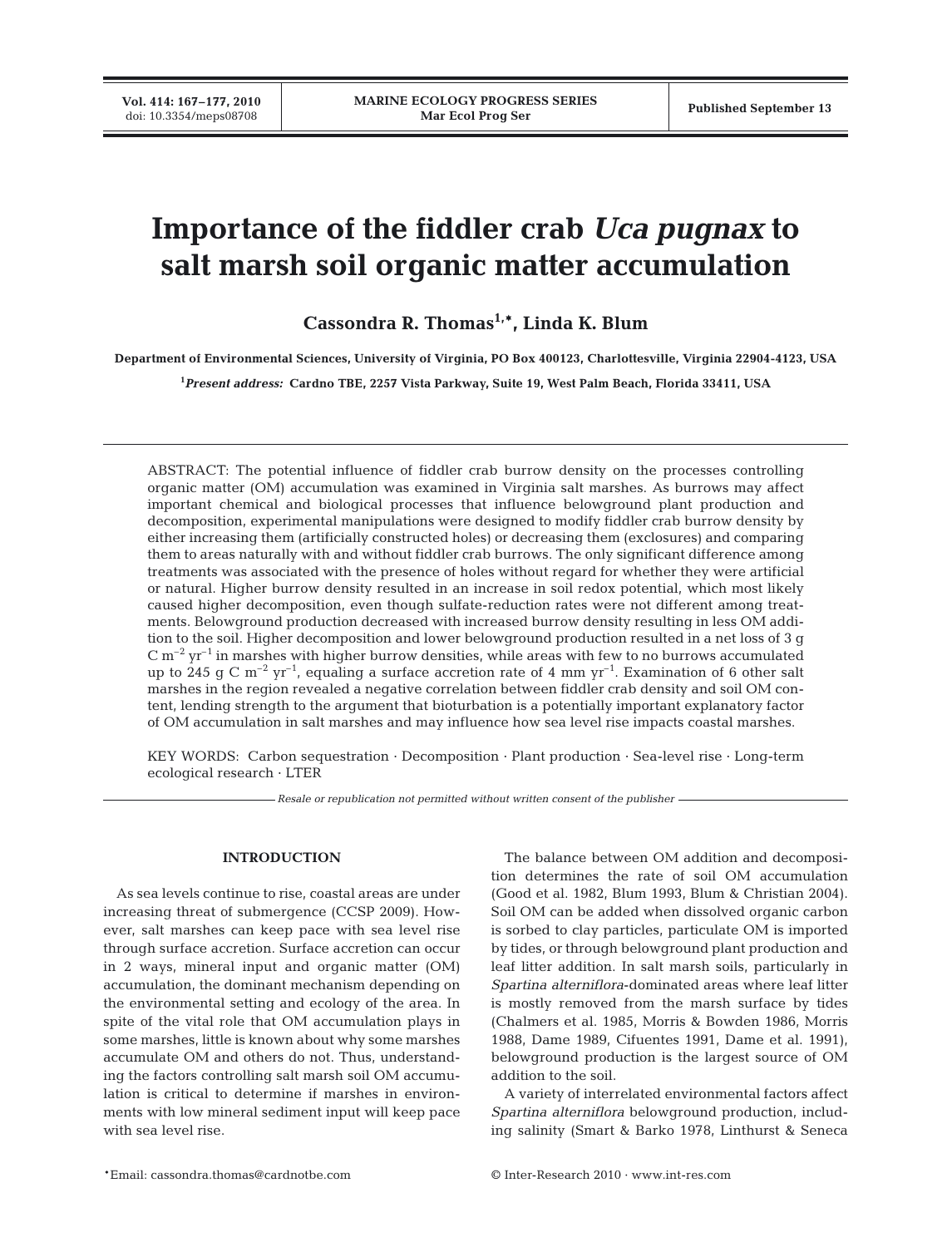1981), redox conditions (Mendelssohn et al. 1981, Mendelssohn & McKee 1988), pore water sulfide concentration (Morris 1980, Koch et al. 1990), and nutrient availability (Woodhouse et al. 1974, Valiela et al. 1976, Morris 1980, Darby & Turner 2008). Low redox conditions stimulate root growth as a stress response to oxidize the rhizosphere, sulfide reduces the plant's ability to take up nitrogen leading to increased root production, and high nutrient availability shifts the plant biomass production from roots to aboveground.

Decomposition is affected by many of the same factors affecting belowground production, but it is the type and availability of terminal electron acceptors that stand out as the principal control of the rate of decomposition (Howarth & Hobbie 1982, Kristensen 2000 and references therein, Kostka et al. 2002). Terminal electron acceptors, such as oxygen, yield significant energy when carbon is oxidized, while sulfate and methane yield less energy. Therefore, carbon is generally oxidized more quickly under more oxidizing conditions than under reduced conditions. The type and availability of terminal electron acceptor present during decomposition can therefore influence the rate of decay.

Fiddler crab activity impacts the factors that affect both belowground production and decomposition. The burrow holes created by fiddler crabs increase the water-marsh surface interface allowing for greater permeation of important terminal electron acceptors, greater tidal flushing of the soil which lowers salt and sulfide concentrations, and excavation of belowground OM (Montague 1982). All of the factors may affect the balance between belowground production and decomposition such that OM accumulation is reduced compared to areas without fiddler crab burrow holes.

The overarching goal of our work was to understand what combination of factors explained why soil OM accumulation rates differed among salt marshes (Blum & Christian 2004). Within that context, the specific goal was to determine if soil OM content could be altered by modifying burrow density. We hypothesized that the presence of burrows would decrease *Spartina alterniflora* belowground production rates and increase decomposition rates, thereby reducing OM accumulation in salt marsh soils. Our work was conducted in 2 regions of a mainland salt marsh on the eastern shore of Virginia colonized by short-form *S. alterniflora*. These marshes were similar in age, at similar elevations above sea level, but had different fiddler crab *(Uca pugnax)* abundance and soil OM content. We also monitored 6 other mainland salt marshes with different fiddler crab population densities to assess burrow density effects on soil OM content at a larger scale.

# **MATERIALS AND METHODS**

**Site description.** The study sites were located on the eastern shore of Virginia, USA, adjacent to the Atlantic Ocean and were part of the Virginia Coast Reserve Long-Term Ecological Research (VCR LTER) project. The VCR LTER is a complex of barrier islands, lagoon, interlagoon marshes, and mainland marshes (Fig. 1). Two experimental plots were located in Philips Creek marsh (37° 46' 7" N, 75° 83' 43" W) and received similar inputs of nutrients from the nearby tidal creek and precipitation (Tirrell 1995, Aiosa 1996). The dominant vegetation at each plot was short-form *Spartina alterniflora*. They had similar flooding frequencies and depths (measured by recording water level at each site over several tidal cycles). During a 1 yr period between



Fig. 1. Location of marshes used in this study. The 2 experimental sites are located along Phillips Creek (37° 46' 7" N, 75° 83' 43" W). The Upper Phillips Creek (UPC) and Lower Phillips Creek (LPC) sites are located within the same marsh and are approximately 500 m from one another. Six other marshes were sampled once during the study: Steelman's Landing, Oyster Harbor, Woodland Farm, Belleview Farm, Channel Point, and Kegotank Farm. These marshes are within 50 km to the north and south of Phillips Creek marsh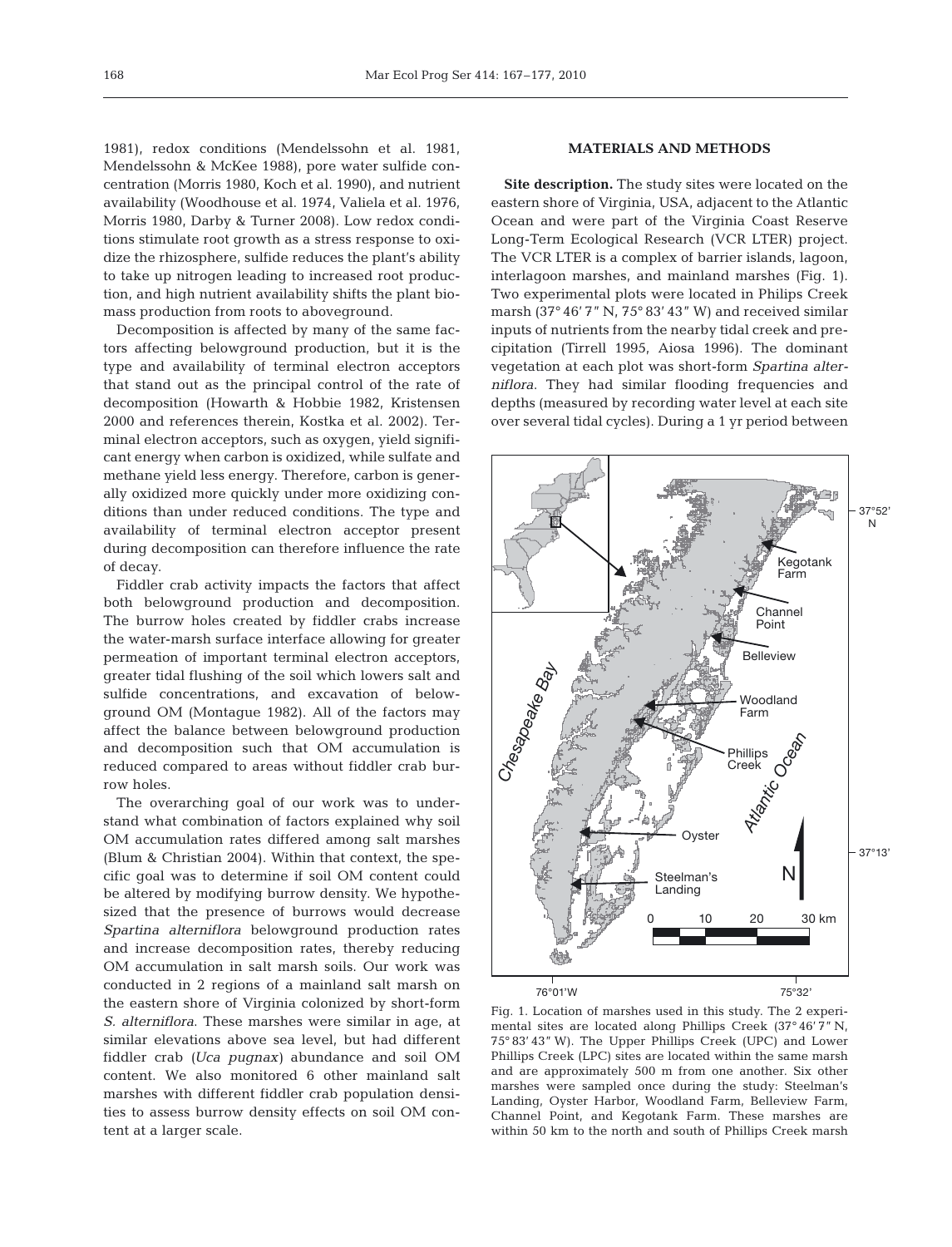September 2001 and August 2002 both plots flooded approximately 29 times to a maximum depth of 0.25 m (VCR LTER tide data). These 2 plots were studied because they differed in soil characteristics and burrow density.

The Lower Phillips Creek (LPC) plot soil was a sandy loam with 6% depth-averaged OM concentration  $(0.039 \text{ g C cm}^{-3})$ ; roots penetrated approximately 20 cm deep, and the soil was similar in appearance from 0 to 25 cm depth. Aboveground  $(440 \text{ g m}^{-2})$  and belowground biomass (365 g  $\rm m^{-2}$ ) were relatively low with a root-to-shoot ratio of 0.83, and burrow density was  $32 \text{ m}^{-2}$ . The Upper Phillips Creek (UPC) plot soil was a sandy clay loam with 33% depth-averaged OM concentration (0.074 g C cm<sup>-3</sup>); the top 10 cm of soil was primarily organic; and below 10 cm, the soil was primarily mineral with very little evidence of root penetration. Aboveground (820 g  $m^{-2}$ ) and belowground biomass (902  $g$  m<sup>-2</sup>) were relatively high with a root-toshoot ratio of 1.17, and a burrow density of  $0 \text{ m}^{-2}$ .

**Experimental design.** Beginning in May 2001, 2 experimental manipulations were conducted for 18 mo. The manipulations consisted of either excluding fiddler crabs (and ultimately their burrows) at the LPC plot or adding artificial holes to simulate burrows at the UPC plot. Plots receiving no manipulations were also established at UPC and LPC. Therefore, there were 4 treatments: LPC No Holes (crab exclusion), LPC Holes (crabs naturally present), UPC No Holes (crabs naturally not present), and UPC Holes (artificial burrows added). Each treatment was replicated 3 times. The goal was to examine the effect of holes on OM accumulation.

At LPC, exclosures were constructed and fiddler crabs were removed. Existing burrow holes were destroyed by pushing excavated sediments into existing holes. The exclosures were 1.5  $\mathrm{m}^{2}$ , while the experimental plots were  $1 \text{ m}^2$  to allow for sampling and plot maintenance within the exclosure with minimal disturbance to the plots. The exclosure frame was constructed of polyvinyl chloride (PVC) pipe with window screening attached on 4 sides. The screening was buried 15 cm into the soil to prevent fiddler crabs from burrowing under the exclosure, and aluminum flashing was attached to the rim of the exclosure to prevent fiddler crabs from crawling over the top. Exclosures were taller than the average high tide, reducing the likelihood of trapping animals at low tide. Empty capture jars (large Mason jars) were buried in the exclosures to aid in reducing the number of crabs in the plot (Nomann & Pennings 1998). Crabs were removed from the exclosures weekly each summer and monthly during other seasons. At the beginning and end of the experiment, burrow density and diameter within all the plots at LPC were assessed to determine the success of the exclosure treatments.

Exclosure controls were also constructed at LPC to test the impact of their installation. Crabs were not removed and were able to move in and out of the exclosures through holes cut into the screening. Only platinum electrode potential (PtEP) and the number and size of crab burrows were measured in the exclosure control plots. No differences were found between the exclosure control plots and the unenclosed plots indicating that the differences between the exclosure treatment and the unexclosed treatment were not the result of the exclosures themselves.

At UPC, artificial burrow holes were created by excavating soil (20 cm deep, 2 cm diameter) with a soil auger. The material excavated from a plot was left on the soil surface. New holes were added monthly to compensate for holes filling in by collapse, sediment input, or root in-growth during the intervening period. Fiddler crabs usually plug their burrows at high tide and during night. No control for this type of activity was carried out. Approximately 50 holes per plot were maintained to replicate the burrow density assessed at LPC at the beginning of the experiment.

**Extension to other marshes.** Six other marshes, located within 50 km of Phillips Creek marsh, were examined to determine if the relationships between active fiddler crab populations and soil processes measured in the Phillips Creek marsh plots were similar (Fig. 1). The marshes represented the range of sediment and plant production characteristics typical of Virginia eastern shore mainland salt marshes (Ricker 1999). Triplicate plots were established in short-form *Spartina alterniflora* at similar elevations to those at Phillips Creek. Fiddler crabs inhabited 3 of the 6 marshes: Steelman's Landing, Bellevue, and Kegotank Farm.

**Measurements.** *Pore water chemistry:* To index terminal electron acceptor availability, PtEP was measured by coring the soil with a  $60 \times 5.08$  cm corer and inserting a platinum wire connected to a volt meter into small holes drilled every 1 cm in the side of the corer to a depth of 40 cm. The holes were covered with self-sealing tape to prevent oxygen penetration. A saturated KCl silver-silver chloride reference electrode completed the circuit. Measurements were calibrated using ZoBell's solution (ZoBell 1946, Nordstrom 1977).

To measure dissolved ionic chemical species concentration, pore water was collected from 1, 5, 10, 15, 20 and 25 cm depths using an equilibrator sampler (Huang & Morris 2003). Sterile glass 25 ml vials filled with degassed deionized water were capped with 0.2  $\mu$ m Versapor<sup>®</sup> membrane filters and inserted into a PVC pipe sampler that had holes drilled in the side that corresponded to the above depths when the pipe was inserted flush with the marsh surface. The samplers were left in the marsh for at least 30 d to ensure complete equilibration (Bertolin et al. 1995). All sam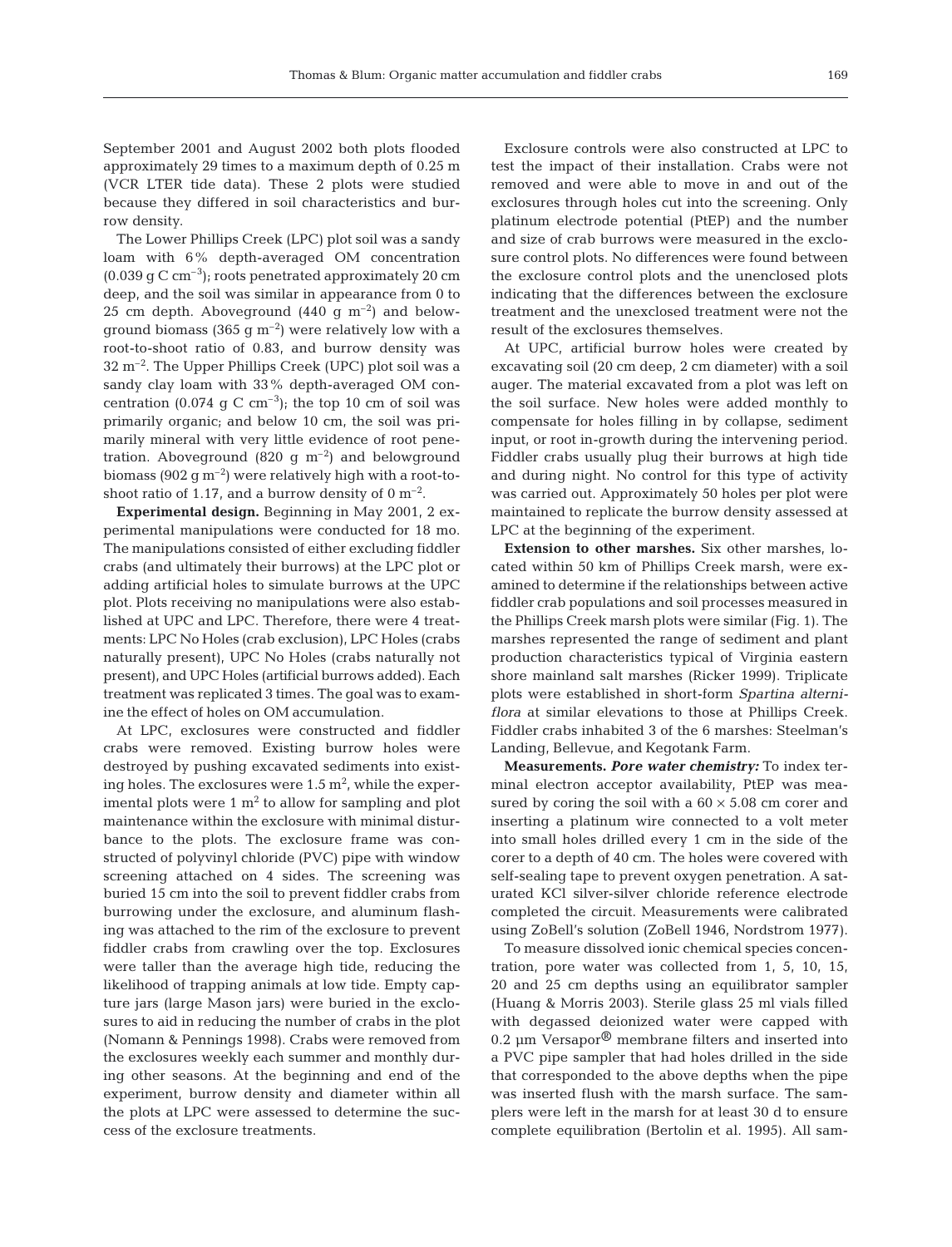ples were appropriately fixed for the different analytes measured (ammonium, sulfate, and sulfide). Porewater sulfate concentrations were measured using an ion chromatograph, while ammonium and sulfide concentrations were measured colorimetrically (Cline 1969, Grasshoff et al. 1983, Otte & Morris 1994).

*Soil characteristics:* To measure soil texture, 30 cm deep soil cores were taken, cut into 10 cm segments, and dried at 105°C to a constant mass. Each 10 cm segment was analyzed separately for texture using the method described by Liu & Evett (1984). Briefly, this method uses a sodium hypochlorite solution to reduce OM interference during textural analysis, followed by dispersion of the mineral soil particles in a 40% sodium hexametaphosphate solution. The suspension was transferred to a hydrometer jar and density measurements were made with a calibrated hydrometer after 30 s and 2 h. The percentage of sand, silt, and clay was determined using Stokes' Law (Liu & Evett 1984).

To measure soil OM content, soil cores were collected monthly from each plot. Minimal compaction was ensured by having the soil levels within the corer no more than 0.1 cm different from those outside the corer. Burrows and created burrow holes were avoided during sampling. Subcores were taken at 2, 4, 6, 8, 10, 15, 20, and 25 cm depths. The subcores were dried at 105°C for 24 to 48 h to a constant mass. Percent OM was measured by loss-on-ignition at 450°C for approximately 4 h. To calculate OM content, mass loss was normalized to the dried soil mass.

*Aboveground plant characteristics:* Aboveground biomass was collected in August 2001 and 2002 within a 0.0625 m2 quadrat. Live and dead leaves were separated. The length of live stems was measured, the number of stems was counted, and weight was measured after drying at 80°C to constant mass. The dried live stems from the 2002 biomass collections were ground with a Wiley mill to pass through a 40-mesh screen. Subsamples were sent to Actlabs (Tucson, Arizona) for stable sulfur isotope analysis. The remainder of the ground plant material was analyzed for carbon (C) and nitrogen (N) with an EA 1108 CHNS-O Fisons elemental analyzer. A low  $\delta^{34}S$  and a high C:N ratio indicate high sulfide concentrations in the pore water (Bradley & Morris 1990, Stribling et al. 1998)

*Root growth:* Root growth was measured using root growth litter bags (Blum 1993). These were constructed of 2 mm Nylon mesh, allowing roots and rhizomes to grow into them. The bags were approximately 2 cm wide, 0.5 cm thick, and 20 cm long and sewn at 10 cm intervals. Each section of the litter bag contained 1 to 2 g dried root material collected in January 2001 from UPC. Bags were buried to 20 cm depth with the top of the bag just below the marsh surface. Litter bags were collected approximately monthly from July 2001 to September 2001 and March 2002 to November 2002. Live mass was separated from the original material. Most mass was roots but some rhizome mass was also included. The mass was dried at 80°C to a constant mass, and then ignited at 450°C for 4 h to obtain ash-free dry weight (AFDW).

*Decomposition:* Decomposition was evaluated in 2 ways: the stoichiometric relationship with C metabolism calculated based on sulfate-reduction rates (SRR) (Brock et al. 1994), and as mass loss from buried litter bags. To measure SRR, cores were collected and subcored with de-tipped 10 ml syringes at 2, 4, 6, 8, 10, 15, 20, and 25 cm depths. The subcores were immediately injected with 50  $\mu$ l H<sub>2</sub><sup>35</sup>SO<sub>4</sub> (ca. 1  $\mu$ Ci) and allowed to incubate in the dark at ambient temperature for 1 to 2 h depending on air temperature (Herlihy 1987 after Jørgensen 1978). Given the small quantity of  $\text{H}_{2}^{35}\text{SO}_{4}$  added to a 10  $\text{cm}^{3}$ volume of soil (volumetric ratio of acid to soil was 1:1000) and the buffering capacity of sea water, it is unlikely that there was a significant change in pH. The subcores were frozen in an ice and ethanol bath to halt the reaction and kept frozen until they were analyzed for radiolabeled sulfide production. Freezing of cores allowed for shortterm storage of samples (up to a few weeks) and safe handling under oxic conditions without significant loss of labeled sulfide (Jørgensen 1978). The total reduced inorganic sulfur (Fossing & Jørgensen, 1989) method was employed to determine sulfide production. This single-step chromium-reduction method allowed measurement of all fractions of sulfide (free sulfide, S°, FeS, and  $FeS_2$ ) in the subcores.

Root decomposition was measured in litter bags constructed of fine mesh fabric (bridal organdy) containing between 1 and 2 g of air-dried *Spartina alterniflora* root material collected in January 2001 from UPC. Litter bags were buried approximately 10 cm below the marsh surface. They were collected quarterly, gently washed, and examined for new root material growing into the bags. When found, the new roots were removed. The remaining litter was dried at 70°C to a constant mass, weighed then ignited at 450°C for 4 h to obtain AFDW. The AFDW was converted to g C by assuming AFDW was 40% C (Alexander 1977).

**Statistical analysis.** Data were log-transformed to fit the assumptions of normality. The experimental design did not include replicate treatments. Therefore, we conducted a 1-way analysis of variance (ANOVA) of the 4 treatments (crabs [LPC], crabs excluded [LPC], no crabs [UPC], artificial burrows [UPC]) to determine what differences existed. We did not detect statistically significant differences for any of the belowground variables measured between the crab exclusion and no crabs treatments, or between the crabs and artificial burrow treatments ( $n = 3$ ;  $\alpha$ -level = 0.05). For all variables with the exception of aboveground plant biomass and density,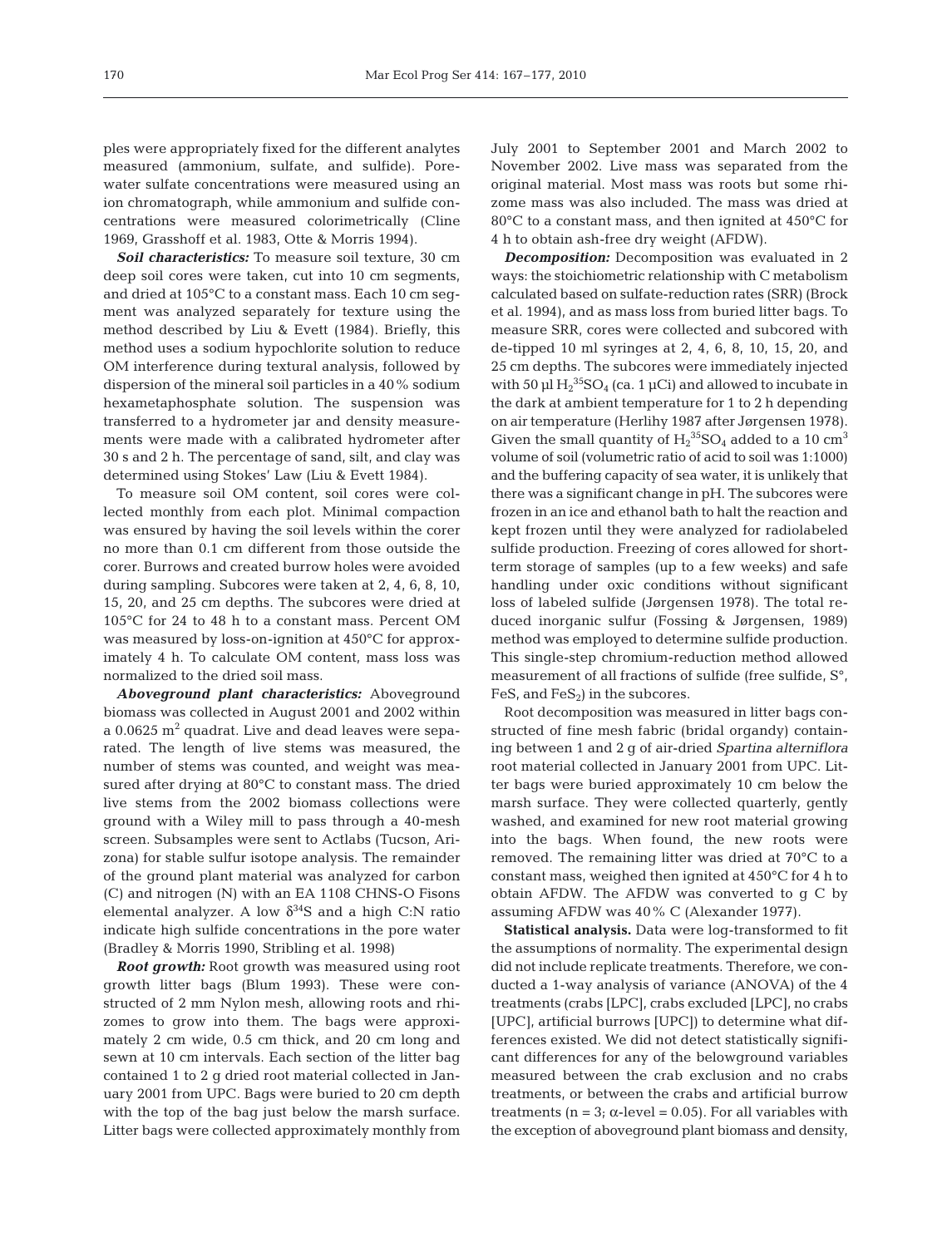the only significant difference among treatments was associated with the presence of holes without regard for whether the holes were artificial or crab-made (e.g. see ANOVA results for PtEP, Table 1). Consequently, for all the belowground variables measured, the crab burrow and artificial burrow treatments were combined into a single treatment type that is subsequently referred to as the 'Holes' treatment. The crab exclusion and no crab treatment were combined into 'No Holes' treatment. Lumping the treatments allowed the data to be reanalyzed by a 2-way ANOVA  $(n = 3)$  with treatments of Holes or No Holes by site (UPC and LPC). Data are presented as Holes versus No Holes. When seasonal patterns were noticed, month was added to the model and analyzed as a 3-way ANOVA. A Pearson's pair-wise correlation was also performed. For all statistics, an α-level of 0.05 was considered significant.

Principal components analysis (PCA) was done using variables measured at the 6 marshes. A PCA approach was used to explore which variables contributed most to differences among the regional marshes when all variables were considered together. Only those variables collected during a 1 wk period in August 2002 were used. The exceptions were root production and decomposition rates, which were measured between June 2001 and November 2002. A total of 22 different variables were included in the PCA.

To estimate the effective marsh surface area due to crab burrows, each burrow was assumed to be an open

Table 1. (a) Platinum electrode potential (PtEP) as an indicator of redox potential (mV) for Upper Phillips Creek (UPC) and Lower Phillips Creek (LPC) marsh with holes created either by fiddler crabs (LPC Holes) or artificially (UPC Holes) and without holes, either naturally (UPC No Holes) or by crab exclusion (LPC No Holes). Data are depth averaged and presented as mean ± 1 SE. (b) Two-way analysis of variance (ANOVA) testing for Site and Treatment difference, and 1-way ANOVA Within Treatment testing for site differences

| (a) Month                                 | -No Holes -       |                  | Holes             |                  |  |
|-------------------------------------------|-------------------|------------------|-------------------|------------------|--|
|                                           | <b>UPC</b>        | LPC              | <b>UPC</b>        | <b>LPC</b>       |  |
| March                                     | $-173.3 \pm 13.0$ | $-51.7 \pm 12.3$ | $-122.1 \pm 17.9$ | $45.9 \pm 17.4$  |  |
| April                                     | $43.5 \pm 15.9$   | $49.7 \pm 14.9$  | $-11.5 \pm 20.6$  | $145.5 \pm 19.4$ |  |
| June                                      | $-12.0 \pm 18.1$  | $109.4 \pm 16.8$ | $161.0 \pm 13.1$  | $65.4 \pm 12.1$  |  |
| July                                      | $44.8 \pm 25.5$   | $-20.7 \pm 24.4$ | $63.3 \pm 26.4$   | $32.2 \pm 26.1$  |  |
| August                                    | $-48.5 \pm 12.0$  | $67.7 \pm 11.0$  | $-3.7 \pm 15.5$   | $53.4 \pm 16.7$  |  |
| September                                 | $88.2 \pm 13.7$   | $-51.1 \pm 12.9$ | $91.3 \pm 15.4$   | $18.9 \pm 13.8$  |  |
| November                                  | $49.7 + 26.2$     | $-64.8 \pm 23.2$ | $17.1 \pm 15.1$   | $-9.8 \pm 18.6$  |  |
| Average                                   | $-0.6 \pm 9.0$    | $9.2 \pm 8.4$    | $29.0 \pm 8.9$    | $51.5 \pm 8.9$   |  |
| (b) ANOVA results<br>p-values             |                   |                  |                   |                  |  |
| Site (UPC vs. LPC)                        |                   | 0.066            |                   |                  |  |
| Treatment (Holes vs. No Holes)<br>< 0.001 |                   |                  |                   |                  |  |
| $Site \times Treatment$<br>0.472          |                   |                  |                   |                  |  |
| <b>Within Treatment</b>                   |                   |                  |                   |                  |  |
| Holes (UPC vs. LPC)                       |                   | 0.079            |                   |                  |  |
| No Holes (UPC vs. LPC)<br>0.417           |                   |                  |                   |                  |  |

topped cylinder, 10 cm in height (Lim & Diong 2003). The surface area of each burrow was calculated using the formula  $a = 2\pi r^2 + 2\pi rh$ , where *r* is the radius and *h* is the height, and the total surface area of all burrows within  $1 \text{ m}^2$  was added to the surface area of the exclosure. Therefore, a burrow density of  $32 \text{ m}^{-2}$  with an average diameter of 1 cm increased the effective marsh surface area from 1  $\text{m}^2$  to 1.11  $\text{m}^2$ , an 11% increase in surface area.

# **RESULTS**

## **Crab exclosure success**

At LPC, exclosures were installed to create the No Holes treatment. Crab burrow density before the exclosures were installed was  $32 \text{ m}^{-2}$  with diameters ranging from 1.0 to 3.5 cm. Although fiddler crabs were regularly removed, burrow density increased to  $37 \text{ m}^{-2}$ . However, the diameter of the burrows was reduced to <1.0 cm. The combined effect of smaller but more numerous burrows was a reduction in the effective marsh surface area. Inside the exclosures, the effective marsh surface area was 1.06  $\mathrm{m}^{2}$ , compared to  $1.13$  m<sup>2</sup> outside the exclosures. This reduction in surface area was sufficient to produce statistically significant differences in redox potential, root growth, and decomposition in litter bags (see below).

#### **Pore water chemistry**

No significant differences in PtEP were detected between burrows that had been constructed by crabs or artificially created (Holes) nor were differences detected between plots where crabs were experimentally excluded or did not occur naturally (No Holes) (Table 1). Holes significantly increased the PtEP of the soil (p < 0.001) compared to plots without holes. Monthly averaged, depth-integrated PtEP in plots without holes was 2.7 mV, while it was 40.3 mV in plots with holes. PtEP was significantly higher during the late spring and early summer, and lowest during the early spring and late fall  $(p <$ 0.001). Although the soil texture was different at the 2 study sites (sandy loam and sandy clay loam, LPC and UPC respectively), PtEP was not significantly different between the sites (Table 1, Within Treatment ANOVA results).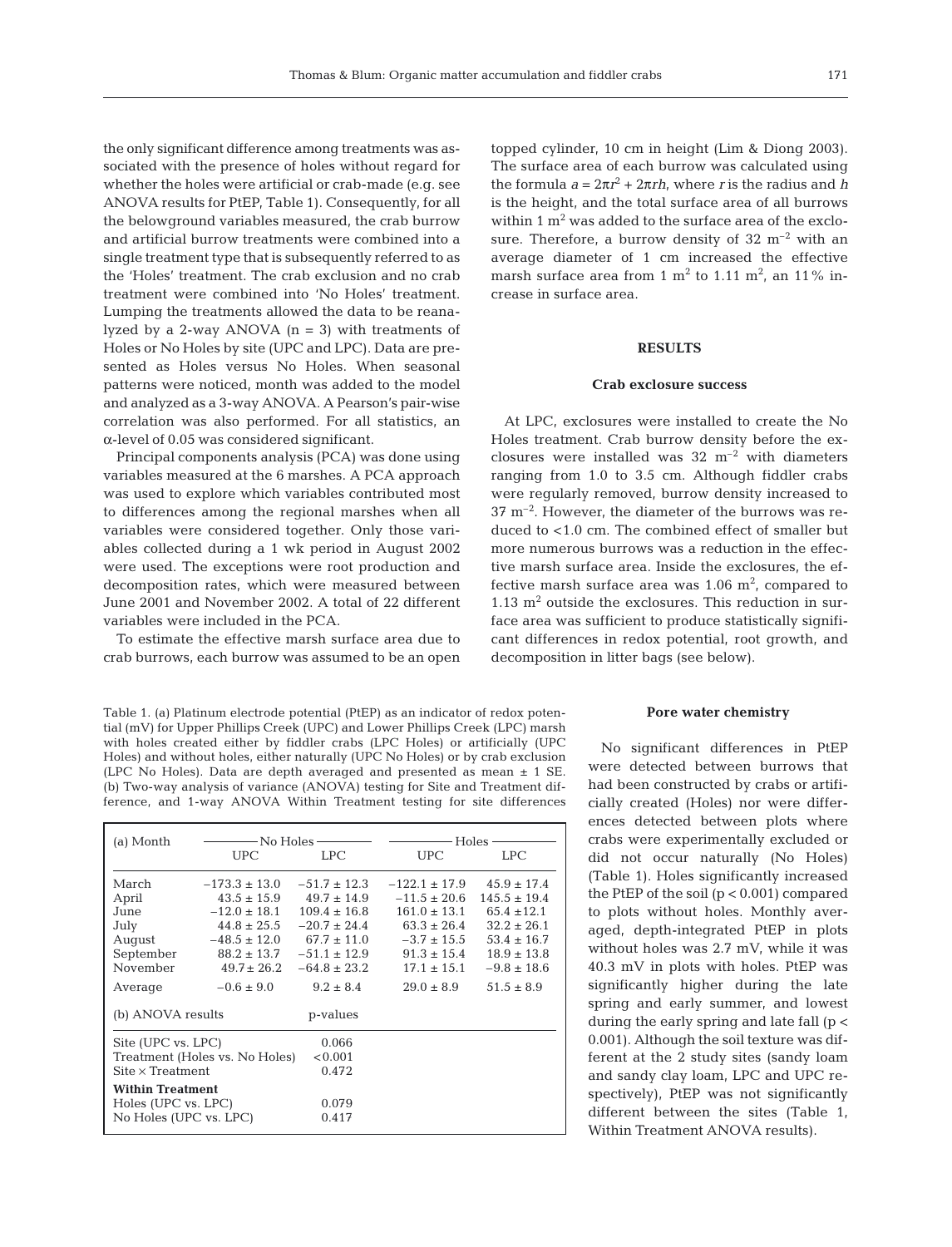Pore water nutrients tended to not be affected by treatment (Fig. 2). Pore-water sulfate and sulfide concentrations were not affected by the presence of holes but were affected by month. Monthly averaged sulfate concentration tended to be higher in the spring and early summer than the late summer and fall, while sulfide was significantly higher in July and August compared to other months  $(p < 0.001)$ . Although ammonium was significantly higher in the No Holes plots than in the Holes plots ( $p < 0.001$ ), this was likely a result of high concentrations in the No Holes plots in April. The difference between the 2 treatments was



Fig. 2. Depth-average pore-water sulfate, sulfide, and ammonium concentrations at Upper Phillips Creek (UPC) and Lower Phillips Creek (LPC). The Holes treatment is the mean of plots with artificial holes at UPC and holes made by crabs at LPC, while the No Holes treatment is the mean of plots at UPC without a crab population and at LPC where crabs were excluded. Measurements were made at approximately monthly intervals from June 2002 to November 2002. Error bars represent 1 SE of the mean,  $n = 6$ 

most pronounced in April, disappearing over the summer. Concentrations were at their lowest levels in the fall  $(p < 0.001)$ .

#### **Plant dynamics**

Biomass and density were higher at UPC while there was no difference in stem height among the sites or the treatments (Table 2). Leaf chemistry, on the other hand, was significantly affected by treatment. The higher  $\delta^{34}S$  ratio in the No Holes treatment indicated less sulfide stress. However, site was also a significant factor and there was a Site  $\times$  Treatment interaction. The C:N ratio was not affected by Treatment but there was a Site  $\times$  Treatment interaction, implying soil texture or factors related to fiddler crab activity other than those associated with burrows may also play a role in N uptake.

Belowground plant production was significantly higher in the No Holes plots than in the Holes plots (p = 0.033) (Fig. 3). Root growth was at its lowest for both treatments in June, but at its highest in July in the No Holes treatments. Root growth was negatively correlated  $(-0.55)$  with PtEP ( $p = 0.042$ ), but no significant correlation was detected between root production and sulfide concentrations.

#### **Decomposition**

Decomposition estimated from SRR was not significantly different between the Holes and No Holes treatments (Fig. 4). The highest SRR were measured in March and were lowest in the late fall  $(p = 0.01)$ . There was a weak, but significant, correlation between SRR and ammonium  $(r = 0.222, p < 0.001)$  and between SRR and root growth  $(r = 0.10, p = 0.045)$  for the Holes treatment. The correlations between SRR, pore water ammonium concentration, and root growth were not significant for the No Holes plots.

Decomposition measured as mass loss in litter bags was significantly higher in the plots with holes than in those without holes ( $p < 0.001$ ) (Fig. 5). The gain in % AFDW remaining observed in June 2002 was likely due to roots growing into the litter bags where they subsequently died before the litter bags were sampled; thus, rendering the new roots indistinguishable from the original material. This resulted in an underestimation of decomposition. Thus, the fact that a significant difference was observed between litter bag decomposition in the Holes and No Holes treatments suggests that the decay in the No Holes treatment, where root growth was greatest, may have been even greater than that which was measured.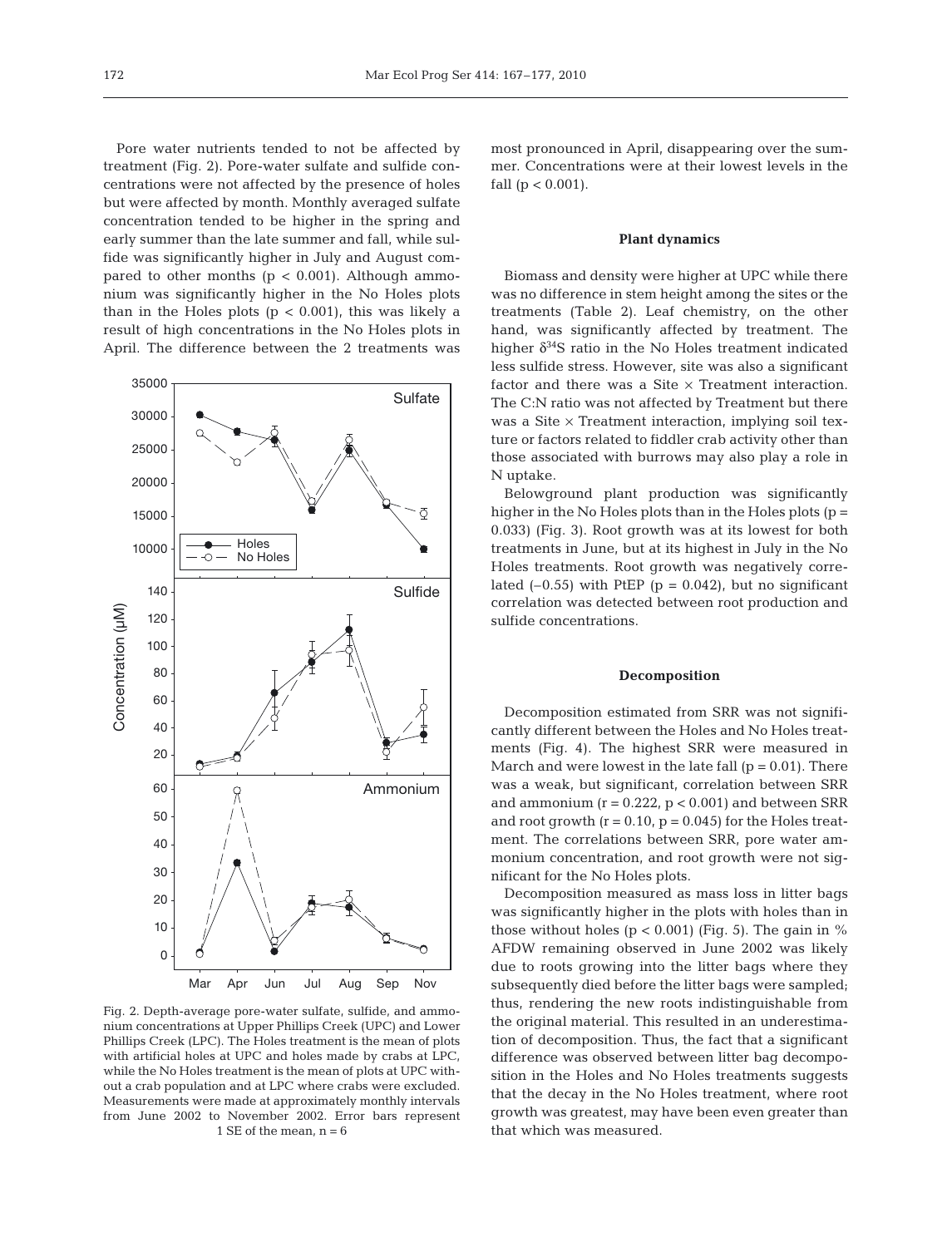Table 2. *Spartina alterniflora*. (a) Leaf metrics and chemistry for plants grown in the presence of holes created by fiddler crabs (LPC) or artificially (UPC), or in the absence of holes due to either exclusion of crabs (LPC) or lack of a crab population (UPC) at Phillips Creek marsh sites. The carbon:nitrogen (C:N) molar ratio and sulfur (S) stable isotope ratio can be indicators of plant sulfide stress. Numbers are means ± 1 SE. (b) ANOVA results for 2-way AOVA testing for Site and Treatment effect

| (a) Treatment           | Stem height (cm) | Stem density (no. $m^{-2}$ ) | Biomass (q $m^{-2}$ ) | C: N           | $\delta^{34}S$ (%) |
|-------------------------|------------------|------------------------------|-----------------------|----------------|--------------------|
| LPC No Holes            | $26.4 \pm 5.4$   | $456 \pm 230.4$              | $394.1 + 172.5$       | $18.4 \pm 4.9$ | $3.8 \pm 2.8$      |
| UPC No Holes            | $24.4 \pm 2.5$   | $1525.3 \pm 467.6$           | $799.2 \pm 151.8$     | $27.8 \pm 2.4$ | $9.5 \pm 2.0$      |
| LPC Holes               | $24.7 \pm 2.8$   | $677.3 \pm 343.6$            | $432.5 + 112.6$       | $23.1 \pm 0.6$ | $-3.1 \pm 2.0$     |
| UPC Holes               | $21.1 \pm 5.9$   | $1688 \pm 567.9$             | $645.3 \pm 218.8$     | $24.9 \pm 4.6$ | $10.5 \pm 0.9$     |
| (b) ANOVA               |                  |                              | p-values              |                |                    |
| <b>Site</b>             | 0.171            | < 0.001                      | < 0.001               | 0.001          | < 0.001            |
| Treatment               | 0.229            | 0.278                        | 0.411                 | 0.529          | 0.035              |
| $Site \times Treatment$ | 0.691            | 0.867                        | 0.177                 | 0.017          | 0.010              |



Fig. 3. Root production (Smalley 1958) expressed as ash-free dry weight (AFDW) for the 2002 growing season measured at Phillips Creek marsh from March 2002 to November 2002. The Holes treatment is the mean of plots with artificial holes at Upper Phillips Creek (UPC) and holes made by crabs at Lower Phillips Creek (LPC), while the No Holes treatment is the mean of plots at UPC without a crab population and at LPC where crabs were excluded. Error bars represent 1 SE of the mean,  $n = 6$ 



Fig. 4. Depth- and time-averaged sulfate-reduction rates in the top 20 cm of soil during the 2002 growing season (March 2002 to November 2002) measured at Upper Phillips Creek (UPC) and Lower Phillips Creek (LPC). The Holes treatment is the mean of plots with artificial holes at UPC and holes made by crabs at LPC, while the No Holes treatment is the mean of plots at UPC without a crab population and at LPC where crabs were excluded. Error bars represent  $1 \text{ SE of the mean}, n = 6$ 



Fig. 5. Decomposition expressed as loss in organic matter (% AFDW remaining) in buried litter bags incubated in Upper Phillips Creek (UPC) and Lower Phillips Creek (LPC) from June 2001 to November 2002. The Holes treatment is the mean of plots with artificial holes at UPC and holes made by crabs at LPC, while the No Holes treatment is the mean of plots at UPC without a crab population and at LPC where crabs were excluded. Error bars represent  $1 + SE$  of the mean,  $n = 6$ , except

for the No Holes treatment in August 2002 where  $n = 3$ 

When C mineralization (g C  $m^{-2}$  yr<sup>-1</sup>) estimated from annual sulfate reduction was expressed as a percentage of litter bag decomposition, a greater proportion of the litter bag decay could be accounted for by sulfate reduction in the No Holes plots (70%) than in the Holes plots (56%). This result suggests that the higher PtEP found in the Holes plots altered decomposition to favor more energetically efficient processes, such as aerobic respiration or Fe(III) reduction.

#### **Organic matter accumulation**

Root production was higher than decomposition except in UPC Holes plots (Table 3). The UPC No Holes treatment showed the greatest difference between root growth and decomposition among all treatments,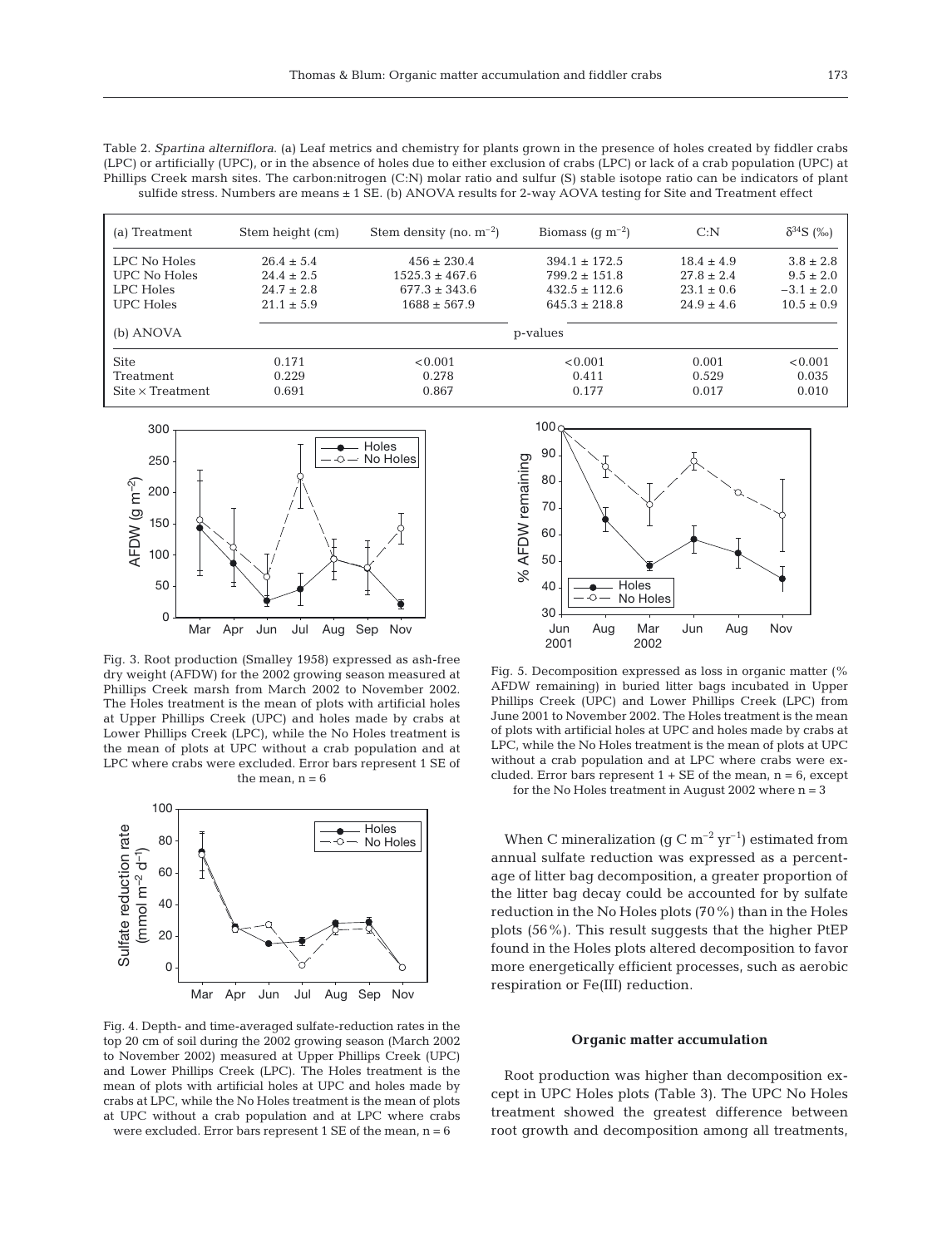Table 3. Calculated organic matter (OM) accumulation in g carbon (C)  $m^{-2}$  yr<sup>-1</sup> at Phillips Creek marsh in plots with holes made by crabs (LPC) or artificially (UPC), and without holes due to crab exclusion (LPC) or absent crab populations (UPC). Conversion from g dry weight to g C was made assuming 40% of plant dry weight is C (Alexander 1977). Root production and decay are the mean  $\pm$  1 standard deviation (SD)

| Treatment                                                                                                                                                                                                                                                                    | Root production <sup>a</sup><br>$(\pm 1$ SD) | Decay $(\pm 1$ SD) | Root production –<br>decay | Crab excavation <sup>b</sup> | $OM$ accumulation <sup><math>c</math></sup> |  |
|------------------------------------------------------------------------------------------------------------------------------------------------------------------------------------------------------------------------------------------------------------------------------|----------------------------------------------|--------------------|----------------------------|------------------------------|---------------------------------------------|--|
| LPC No Holes                                                                                                                                                                                                                                                                 | 233 (208)                                    | 168 (130)          | 65                         |                              | 65                                          |  |
| UPC No Holes                                                                                                                                                                                                                                                                 | 442 (181)                                    | 198 (152)          | 244                        |                              | 244                                         |  |
| LPC Holes                                                                                                                                                                                                                                                                    | 164 (122)                                    | 134 (32)           | 30                         | 33                           | $-3$                                        |  |
| UPC Holes                                                                                                                                                                                                                                                                    | 283 (6)                                      | 444 (234)          | $-161$                     | 89                           | $-250$                                      |  |
| <sup>a</sup> Assumes a 1 yr turnover rate for roots (i.e. root production = root death)<br><sup>b</sup> Crab excavation estimated as $20\%$ of annual root production (Montaque 1982)<br>$\rm ^{c}OM$ accumulation calculated as root production – (decay + crab excavation) |                                              |                    |                            |                              |                                             |  |

and therefore, the greatest potential for OM accumulation to occur, assuming root growth was equal to root death. All plots except UPC Holes accumulated OM. However, when crab burrowing activity was added to the carbon balance, OM accumulation in the Holes treatments became negative, indicating a loss of OM from the soil.

variability (Table 4). For PC1, separation of sites was highly correlated with OM content (0.813), bulk density  $(-0.744)$ , and root production  $(0.525)$ . The mean OM content  $(\pm 1 \text{ SE})$  of the marshes without fiddler crabs was  $25.8 \pm 3.5\%$ , and for marshes with crabs was  $12.8 \pm 1.4$ %. For PC2, separation was correlated with % sand and redox. These results lend support to the findings at Phillips Creek.

# **Comparison to marshes within the region**

To provide a context for the experimental results from Phillips Creek marsh and determine if fiddler crab activity is an important variable to consider in salt marsh response to sea-level rise, soil properties, root production, and decomposition were measured in 6 other marshes. The first 3 principal components of a PCA analysis of 22 variables accounted for 47% of the

Table 4. Principle Components Analysis (PCA) of 19 variables in 6 representative mainland salt marshes of Virginia coastal lagoons. Numbers are mean (top number) and 1 SE (bottom number) of the PC score for triplicate measures of each variable in each marsh (22 variables  $\times$  6 marshes  $\times$  3 replicate plots in each marsh). Below that is the contribution of highly contributing variables to the PC. The amount of variability explained by each PC is indicated in parentheses. PtEP: platinum electrode potential

| Marsh Type    | PC1 (23.2%)             | $PC2(12.8\%)$            | $PC3 (10.9\%)$           |
|---------------|-------------------------|--------------------------|--------------------------|
| With crabs    | $-0.30683$<br>(0.11848) | $-0.15164$<br>(0.070041) | 0.223056<br>(0.103474)   |
| Without crabs | 0.306827<br>(0.106226)  | 0.151637<br>(0.149733)   | $-0.22306$<br>(0.125956) |
| OM content    | 0.813                   | 0.190                    | 0.203                    |
| Bulk density  | $-0.744$                | $-0.256$                 | 0.273                    |
| Root growth   | 0.52.5                  | $-0.017$                 | 0.115                    |
| $%$ Sand      | $-0.367$                | $-0.689$                 | 0.066                    |
| <b>PfFP</b>   | $-0.130$                | 0.547                    | $-0.307$                 |
| Sulfide       | $-0.397$                | 0.048                    | 0.642                    |

## **DISCUSSION**

The experimental design of this study posed challenging statistical analysis issues. The lack of true replication of experimental protocols between sites should have prevented a comparison of crab burrow treatments with sites as replicates. However, an assessment of the data using a 1-way ANOVA revealed that there was no difference between crab exclusions and no crab burrows (No Holes) or between natural crab burrows and artificial crab burrows (Holes) for belowground variables, which were the main variables driving the differences in OM accumulation. This lack of difference among sites by treatment provided support for assessing burrow effect as if true replication had been applied. This approach was further supported by the findings of the 6 regional marshes which exhibited similar patterns in OM accumulation between marshes where crab populations were naturally present or absent. Therefore, while we recognize the limitation of the experimental design, we believe our findings provide strong evidence that fiddler crab burrows reduce OM accumulation in marsh soils.

# **Fiddler crab burrows and organic matter accumulation**

While fiddler crabs and their effects on different aspects of coastal wetland function have been well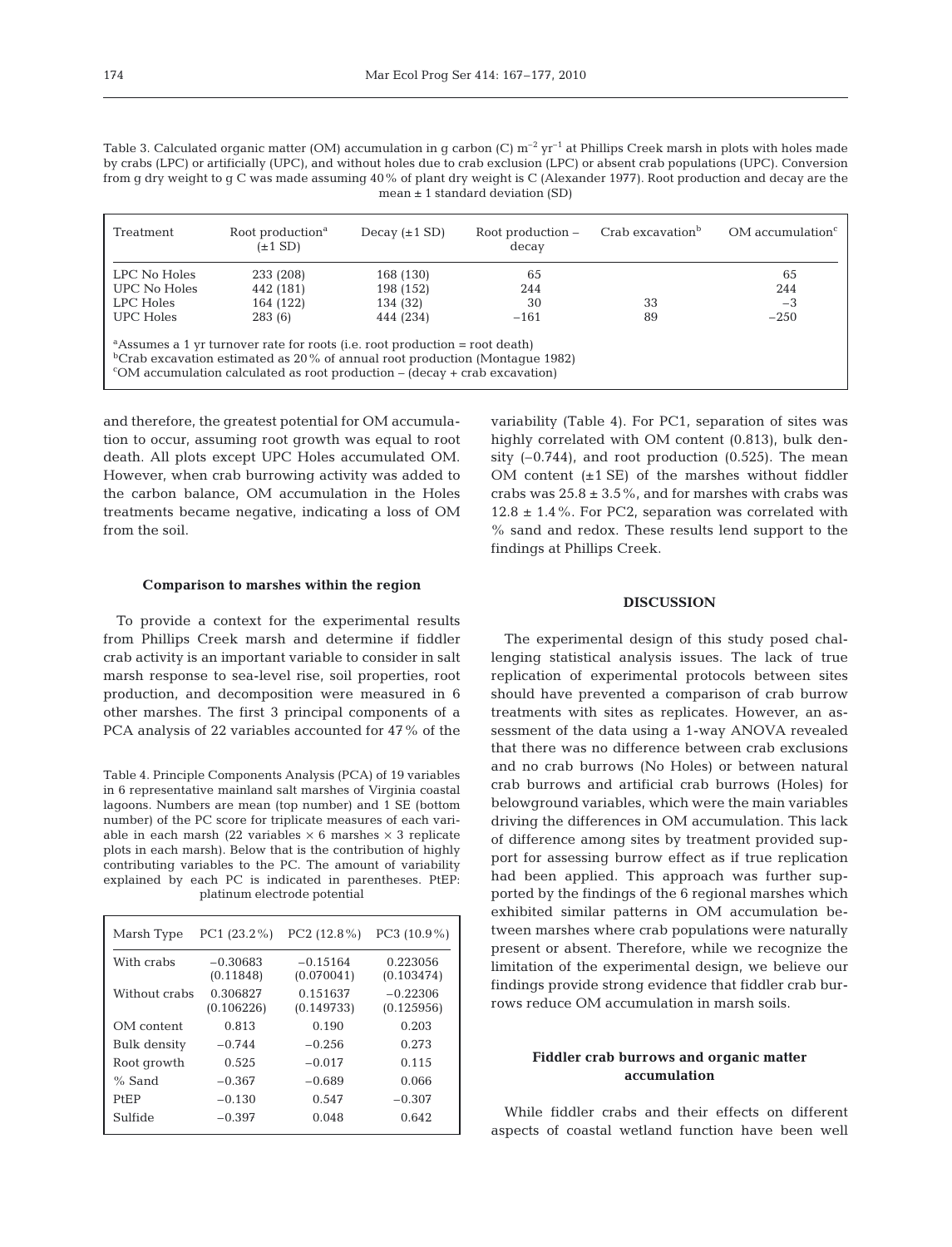studied (Montague 1982, Bertness 1985, Nomann & Pennings 1998, Botto & Iribarne 2000, Kostka et al. 2002, Gribsholt et al. 2003, Kristensen & Alongi 2006, Hyun et al. 2007), little was known about how burrows affect marsh function in the context of rising sea level and vertical accretion. Sea level rise along the Delmarva Peninsula is 2.75 to 3.5 mm  $yr^{-1}$  (Davis 1987, Oertel et al. 1989), meaning that the Phillips Creek marsh must accrete  $>$  3 mm yr<sup>-1</sup> in order to maintain its elevation relative to sea level. Mineral deposition is minimal in this marsh (Kastler & Wiberg 1996); therefore, accretion depends on OM accumulation only.

Of the processes measured at Phillips Creek marsh with the potential to influence OM accumulation, belowground production was most affected by burrows. Burrows and artificial hole treatments experienced a 30 to 35% decrease in belowground production compared to plots without burrows or holes. Montague (1982) suggested that the relationship between crab activity and lower OM is a plant response to greater nutrient access, a conclusion based on the higher burrow-water ammonium concentrations compared with interstitial pore water. Valiela et al. (1976) and Darby & Turner (2008) also found less roots with higher nutrient availability. Although we did not observe differences in pore water nutrients, or measure burrow-water nutrient concentrations, the higher decay rates observed in plots with holes suggested greater nutrient mineralization and availability to plants.

Alleviation of plant stress could also explain decreased belowground production in bioturbated soils. *Spartina alterniflora* increases root growth as a stress response (Valiela et al. 1976, Schubauer & Hopkinson 1984). High pore water sulfide concentrations can stress plants resulting in decreased nitrogen uptake (Bradley & Morris 1990). In the plots lacking holes, belowground production peaked in July and again in November, which corresponded to times of high pore water sulfide concentration. While the high  $\delta^{34}S$  in leaf tissue from plots without holes seems contradictory to the hypothesis that these plants were stressed by sulfide, there may have been temporal variability in  $\delta^{34}S$ values for *S. alterniflora* leaves due to variability in pore water sulfide (Stribling et al. 1998). However, the C:N ratio for leaves in plots with no holes indicated that plants did not have decreased N uptake due to sulfide stress. Belowground production, however, was significantly greater when redox conditions were low, and redox was lower in plots without holes than in those with holes. Indeed, redox conditions may be the singular explanatory factor for belowground production differences.

Aboveground production was not considered to add significant OM to the soil as most standing dead plants are removed from the marsh with tidal activity (Chalmers et al. 1985, Morris & Bowden 1986, Morris 1988, Dame 1989, Cifuentes 1991, Dame et al. 1991). In addition, fiddler crab burrows were not found to affect aboveground vegetation. However, others have noted that altering fiddler crab burrow densities in the shortform *Spartina alterniflora* zone resulted in higher aboveground biomass when fiddler crabs were naturally present or artificial burrow holes were added (Bertness 1985). The differences in results may relate to other factors, such as latitude, crab burrow density, or geochemical factors, such as pore water chemistry. Crab burrow density in New England marshes was approximately 125 burrows per  $m<sup>2</sup>$  (Bertness 1985), while Phillips Creek had a burrow density between 30 and 50 per  $m^2$ , possibly explaining why no effect on aboveground vegetation was detected.

Decay in buried litter bags was affected by fiddler crab and artificial burrows: 74% more root material decomposed in plots with burrows than in those without. Yet, sulfate reduction rates were unaffected by holes, suggesting that holes enhance more energyefficient routes of decay, such as aerobic decomposition of Fe(III) reduction (Hyun et al. 2007). King (1988) noted a similar lack of association between sulfate reduction and bioturbation as evidenced by the lack of seasonality in the chromium-reducible sulfide pool, as would be expected with seasonal burrowing activity in marshes. Kostka et al. (2002) and Gribsholt et al. (2003) found that Fe(III) reduction could account for 100% of C mineralization in bioturbated sediments.

Measured root production and litter decomposition rates were used to calculate the OM accumulation potential (Table 3). Crab and artificial burrows shifted the balance between production and decay such that areas with no holes had greater OM accumulation potential than areas with holes. Montague (1982) reported that 20% of annual root production could be excavated by crab burrowing activity. When this loss was added to the OM accumulation calculation, the differences between sites were exacerbated (Table 3).

Using OM accumulation rates, bulk density, and % soil OM, surface elevation changes were calculated (elevation change = OM accumulation rate/bulk density  $\times$ % soil OM) for each site. Lower Phillips Creek accretes  $2 \text{ mm yr}^{-1}$ , which is insufficient to maintain marsh area as sea level rises (Davis 1987, Oertel et al. 1989). Upper Phillips Creek was estimated to accrete 4 mm  $\gamma r^{-1}$  enabling it to keep pace with rising sea level. This estimate agrees closely with surface elevation changes attributed to root production (Blum & Christian 2004) and sediment elevation table measurements of  $4.3 \text{ mm yr}^{-1}$ (M. M. Brinson et al. unpubl.). These estimates were also supported by a Geographical Information Systems analysis comparing aerial photographs from 1938 and 1996 (Kastler & Wiberg 1996).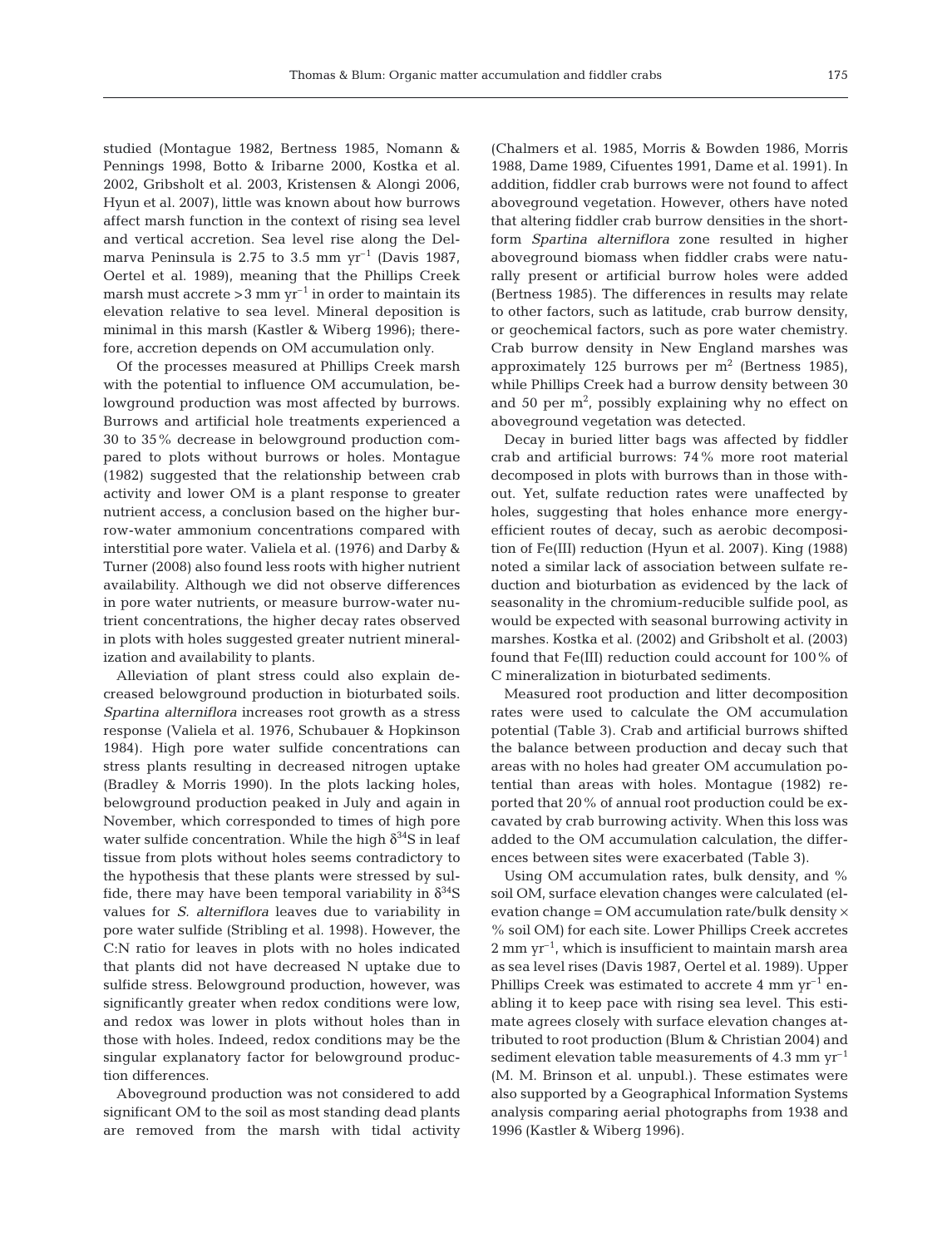### **Implications for marshes**

Determining what factors affected OM accumulation was critical for assessing potential marsh loss. Our work demonstrated that crab burrows and artificial holes shifted the balance between belowground production and decomposition towards reduced OM accumulation and potentially slower marsh surface accretion. Our conclusions are also supported by mesocosm  $\quad$  Bradley PM, Morris JT (1990) Influence of oxygen and sulfide experiments and modeling exercises carried out by Kristensen and colleagues in marine sediments (Kristensen 2000, Kristensen & Holmer 2001) and mangroves (Kristensen & Alongi 2006). Fiddler crab burrows may be an important predictor of salt marsh submergence as sea level rises.

Understanding the distribution of fiddler crabs and their impacts on marsh accretion provides needed insight into the interacting biological, chemical, and physical processes that determine salt marsh dynamics within the coastal landscape. Along the Delmarva Peninsula, marshes with fiddler crabs have lower soil OM content than those without. Their distribution is associated with sandier substrates compared to clay, while bulk density is not a factor (Thomas 2004). Bertcrabs prefer intermediate substrate hardness for burrowing, with soft mud unable to support burrows and a thick root mat prohibitive to burrowing. Sandy substrates have intermediate hardness, while clay can be either too soft or too hard depending on soil moisture content. Sandy soils tend to be better drained than clay or peaty soils, increasing infiltration of terminal electron acceptors and altering the soil biogeochemistry in much the same way as burrows. Therefore, marsh geology may play as important a role in OM accumulation as fiddler crabs.

*Acknowledgements.* This research was funded in part by the National Science Foundation under Grants No. BSR-8702333- 06, DEB-9211772, DEB-9411974 and DEB-0080381. We thank A. Mills and 2 anonymous reviewers for their helpful comments.

# LITERATURE CITED

- Aiosa JD (1996) Microbial metabolism of DOC. MS thesis, University of Virginia, Charlottesville, VA
- Alexander M (1977) Introduction to soil microbiology, 2nd edn. John Wiley And Sons, New York, NY
- ▶ Bertness MD (1985) Fiddler crab regulation of *Spartina alterniflora* production on a New England salt marsh. Ecology 66:1042–1055
- ► Bertness MC, Miller T (1984) The distribution and dynamics of *Uca pugnax* (Smith) burrows in a New England salt marsh. J Exp Mar Biol Ecol 83:211–237
- ► Bertolin A, Rudello D, Ugo P (1995) A new device for in-situ pore-water sampling. Mar Chem 49:233–239
- ► Blum LK (1993) *Spartina alterniflora* root dynamics in a Vir-

ginia marsh. Mar Ecol Prog Ser 102:169–178

- Blum LK, Christian RR (2004) Belowground production and decomposition along a tidal gradient in a Virginia salt marsh. In: Fagherzzai S, Marani M, Blum LK (eds) Ecogeomorphology of tidal marshes. Coastal and estuarine studies 59. American Geophysical Union, Washington, DC, p 47–75
- ► Botto F, Iribarne O (2000) Contrasting effects of two burrowing crabs (*Chasmagnathus granulate* and *Uca uruguayensis)* on sediment composition and transport in estuarine environments. Estuar Coast Shelf Sci 51:141–151
	- concentration on nitrogen uptake kinetics in *Spartina alterniflora*. Ecology 71:282–287
	- Brock TD, Madigan MT, Martinko JM, Parker J (1994) Biology of microorganisms. Prentice-Hall, Englewood Cliffs, NJ
	- CCSP (2009) Coastal sensitivity to sea-level rise: a focus on the mid-Atlantic region. A report by the US Climate Change Science Program and the Subcommittee on Global Change Research. Titus JG (coordinating lead author), Anderson KE, Cahoon DR, Gesch DB, Gill SK, Gutierrez BT, Thieler ER, Williams SJ (lead authors). US Environmental Protection Agency, Washington, DC
- ► Chalmers AG, Weigert R, Wolf P (1985) Carbon balance in a salt marsh: interactions of diffusive export, tidal deposition and rainfall-caused erosion. Estuar Coast Shelf Sci 21: 757–771
- ► Cifuentes LA (1991) Spatial and temporal variation in terrestrially derived organic matter from sediments of the Delaware Estuary. Estuaries 14:414–429
- ness & Miller (1984) found that New England fiddler Cline JD (1969) Spectrophotometric determination of hydrogen sulfide in natural waters. Limnol Oceanogr 14:454–458
	- Dame RF (1989) The influence of *Spartina alterniflora* on Atlantic Coast estuaries. Rev Aquat Sci 1:639–660
	- ► Dame RF, Spurrier JD, Williams TM, Kjerfve BJ and others (1991) Annual material processing by a salt marsh-estuarine basin in South Caroline, USA. Mar Ecol Prog Ser 72: 153–166
	- ▶ Darby FA, Turner RE (2008) Below- and aboveground *Spartina alterniflora* production in a Louisiana salt marsh. Estuaries Coasts 31:223–231
	- ► Davis GH (1987) Land subsidence and sea level rise on the Atlantic coastal plain of the United States. Environ Geol Water Sci 10:67–80
	- ► Fossing H, Jørgensen BB (1989) Measurement of bacterial sulfate reduction in sediments: evaluation of a single-step chromium reduction method. Biogeochemistry 8:205–222
		- Good RE, Good NF, Frasco BR (1982) A review of primary production and decomposition dynamics of the belowground marsh component. In: Kennedy VS (ed) Estuarine comparisons. Academic Press, New York, NY, p 139–157
		- Grasshoff K, Ehrhardt M, Kremling K (1983) Methods of seawater analysis. Verlag Chemie, Weinheim
	- ► Gribsholt B, Kostka JE, Kristensen E (2003) Impact of fiddler crabs and plant roots on sediment biogeochemistry in a Georgia saltmarsh. Mar Ecol Prog Ser 259:237–251
		- Herlihy AT (1987) Sulfur dynamics in an impoundment receiving acid mine drainage. PhD dissertation, University of Virginia, Charlottesville, VA
		- Howarth RW, Hobbie JE (1982) The regulation of decomposition and heterotrophic microbial activity in salt marsh soils: a review. In: Kennedy VS (ed) Estuarine comparisons. Academic Press, New York, NY, p 183–207
	- ► Huang X, Morris JT (2003) Trends in phosphatase activity along a successional gradient of tidal freshwater marshes on the Cooper River, South Carolina. Estuaries 26:1281–1290
	- ► Hyun JH, Smith AC, Kostka JE (2007) Relative contributions of sulfate- and iron(III) reduction to organic matter miner-